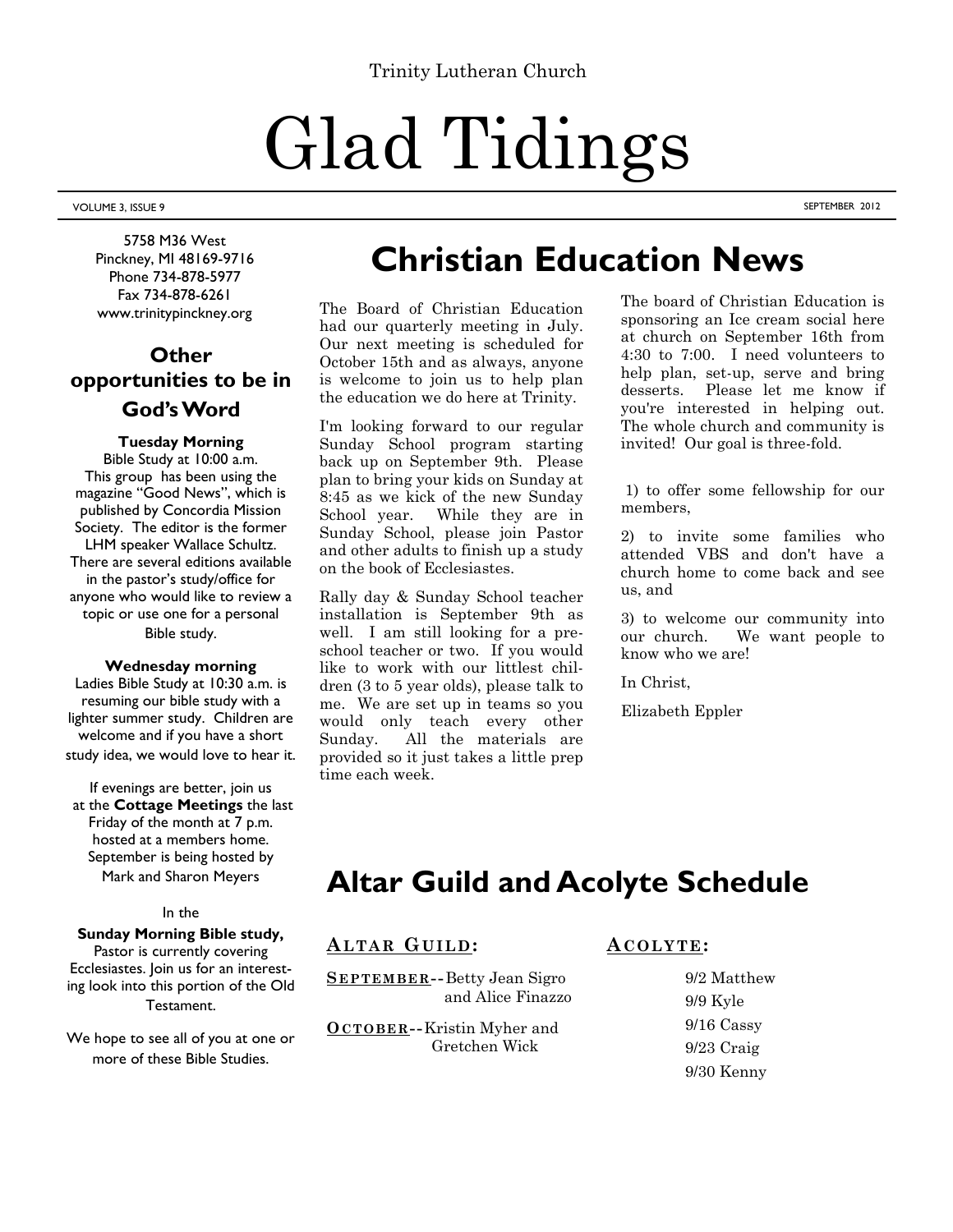# **Lessons Learned from Watching Golf**

*The following was retrieved from Men's Network, LHM, 8/1/12. It is written for everyone and is not about golf but about the lessons learned that point to the virtues of life that are paralleled in Golf. (Pastor Snider)*

This summer's protracted heat wave has forced me inside, abandoning my regular summer routines of working in the yard. In an effort to remain cool, I have found PGA golf. My new routine is to attend Sunday morning worship, have dinner, and then head to the "man cave" to watch the world's best golfers.

What started as an exercise in keeping cool has now becoming an eagerly anticipated routine. I've even begun following a few of the more notable players: Bubba Watson, Ernie Els, Jim Furyk, John Daly, and Zach Johnson. It's been interesting observing players as they navigate course layouts and conditions, interface with spectators in the gallery, and rise up to face the pressure of playing in these high-stakes tournaments. And my observing has not gone unrewarded either; I've learned some life lessons watching these men compete.

## **Here are seven for your consideration:**

One: Never give up. Even if you put your tee shot in a fairway bunker and your opponent is smack dab in the middle of the fairway, that doesn't mean the hole's a bust. You can still win it by reminding yourself it's a game where every shot counts. A great bunker shot against an

**Pastor's Page** opponent's fair-to-good approach shot has won the hole more than a few times in golf. The man who loses hope, however, might as well put his sticks back in his bag.

> Two: Keep calm. Many a player going into the home stretch has blown his lead -- and the round -- by succumbing to pressure. I've watched plenty of golfers have their wheels come off, as they blow a short putt, shank one into the woods, or find the water. The ones getting their names engraved on the trophy Sunday afternoon are the ones who rein in their adrenalized nerves. The man who can keep his emotions in check is more likely to get the check.

> Three: A miss is a miss. I've watched leaders squirrel away a first-place finish by missing a putt of a few inches. Those inches loom large when you consider the difference between first and second place. As someone once said, "Second place is the first loser." A miss by a foot costs just as much as a miss by six inches. Golf is not like horseshoes and hand grenades: close enough never is.

> Four: Rules count. I've watched players drop a ball out of a hazard three times, before they could play their next shot. The smallest deviation from the rules requires them to drop again. A strict adherence and enforcement of the rules is important to the outcome of the tournament. The savvy man follows the rules, even when no one is watching.

> Five: A great drive means nothing, if the next shot is a disaster. A golfer, who sends one through the stratosphere, positioning himself beautifully for a birdie attempt, can still bogie the hole -- or worse -- with an

approach shot that sails over the green and finds the drainage ditch. It's a funny thing: every shot, every hole -- they all matter.

Six: Know when to lay up. I've watched as golfers try hard to reach the green, only to find it was outside their distance. The result? They lose the hole to their opponent, who, of course, more wisely, laid up, positioned himself for the putt and dropped it in the bucket for par. A man who understands his skill level can strategize his game accordingly.

Seven: Know the lay of the land. A golfer who misreads the break in the green will surely miss the cup. It's important to know the lay of the land (the breaks, dips, speed, ground hardness, etc.) and how the ball will react with the surface. A winner needs to understand his environment and how it impacts him.

Perhaps one of the reasons golf has such a broad appeal is the way it mirrors life. We can see ourselves in the game we play, when we're honest about it. We know instinctively how we should make a lot of the shots before us, but impatience, lack of confidence, nerves, or our roaming attention span has us giving away the hole -- and the game - more times than we'd care to admit. We can expect more of the same, if we resist making the necessary adjustments to play better.

The choice is up to us.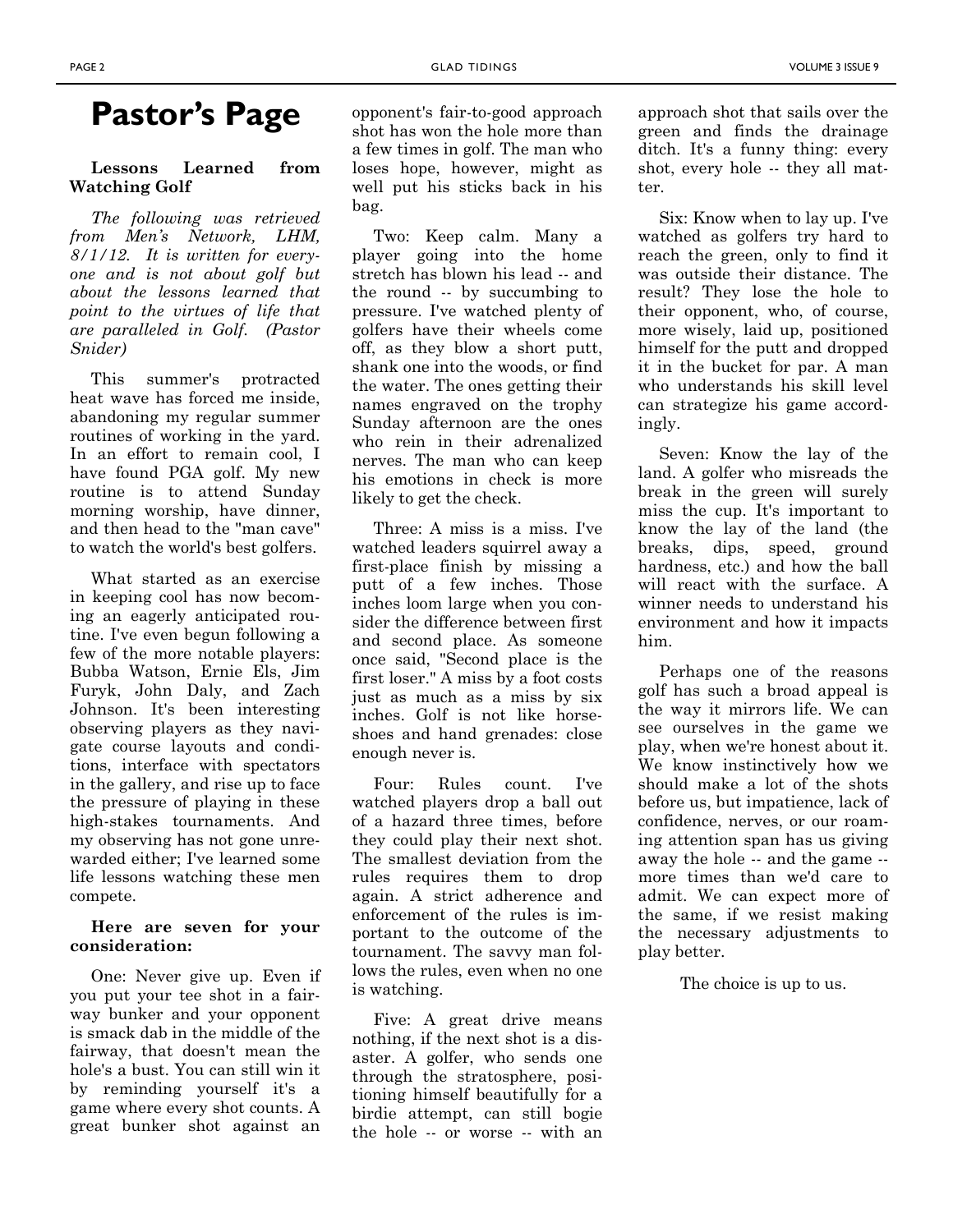Pinckney, MI 48169-9716<br>Phone 734-878-5977<br>Fax 734-878-6261<br>www.trinitypinckney.org TRINITY LUTHERAN CHURCH 5758 M36 West

# September 2012

| Sat                          | Dead line for<br>Men's Group<br>Registration<br>Mission U<br>7:00 am | $\infty$                                                                                      | 8 am-8 pm<br>Craft Day<br>$\mathcal{L}$                                                                 | Kids Against Hunger<br>Equipping to Share<br>9am-11am<br><b>MU101</b><br>7 am<br>22                   | 29                                                                |                                                                                       |
|------------------------------|----------------------------------------------------------------------|-----------------------------------------------------------------------------------------------|---------------------------------------------------------------------------------------------------------|-------------------------------------------------------------------------------------------------------|-------------------------------------------------------------------|---------------------------------------------------------------------------------------|
| Ë                            |                                                                      | N                                                                                             | $\vec{A}$                                                                                               | $\overline{z}$                                                                                        | 7:00 Cottage<br>@ Meyers<br>Meeting<br>28                         |                                                                                       |
| <b>Thu</b>                   |                                                                      | Ladies Posse<br>7:00<br>ó                                                                     | 7:00 Elders<br>23                                                                                       | 7:00 Council<br>$\mathcal{Z}$                                                                         | 7:00 Stewardship<br>27                                            |                                                                                       |
| Wed                          |                                                                      | 10:30 Bible Study<br>@ Trinity<br>S                                                           | 10:30 Bible Study<br>@ Trinity<br>22                                                                    | 10:30 Bible Study<br>@ Trinity<br>$\tilde{\sigma}$                                                    | 10:30 Bible Study<br>@ Trinity<br>$\overline{\mathcal{Z}}$ 6      | d: Alice Finazzo and Betty Jean Sigro<br>9/9 Kyle<br>9/23 Craig                       |
| $\overline{\mathbf{v}}$<br>른 |                                                                      | 10:00 Bible Study<br>@ Trinity<br>Α                                                           | 10:00 Bible Study<br>@ Trinity<br>Ξ                                                                     | 10:00 Bible Study<br>@ Trinity<br>$\overline{18}$                                                     | 10:00 Bible Study<br>@ Trinity<br>25                              | 9/2 Matthew<br>9/30 Kenny<br>9/16 Cassy<br>Altar Guil<br>Acolyte:                     |
| Mon                          |                                                                      | 7:00 Trustees<br>$\sim$                                                                       | $\tilde{\sigma}$                                                                                        | 71                                                                                                    | 24                                                                |                                                                                       |
| Sun                          |                                                                      | 8:45 Bible Class<br>10:00 Worship w/<br>& Sunday School<br>communion<br>$\boldsymbol{\omega}$ | Installation of Teachers<br>10:00 Worship and<br>& Sunday School<br>8:45 Bible Class<br>keg Alley<br>Ō, | 10:00 Worship w/ comm.<br>& Sunday School<br>4:00 ICE CREAM<br>8:45 Bible Class<br><b>RIDOS</b><br>97 | & Sunday School<br>Divine Worship<br>23 8:45 Bible Class<br>10:00 | <b>YOUTH SERVICE</b><br>& Sunday School<br>8:45 Bible Class<br>10:00<br>$\mathcal{S}$ |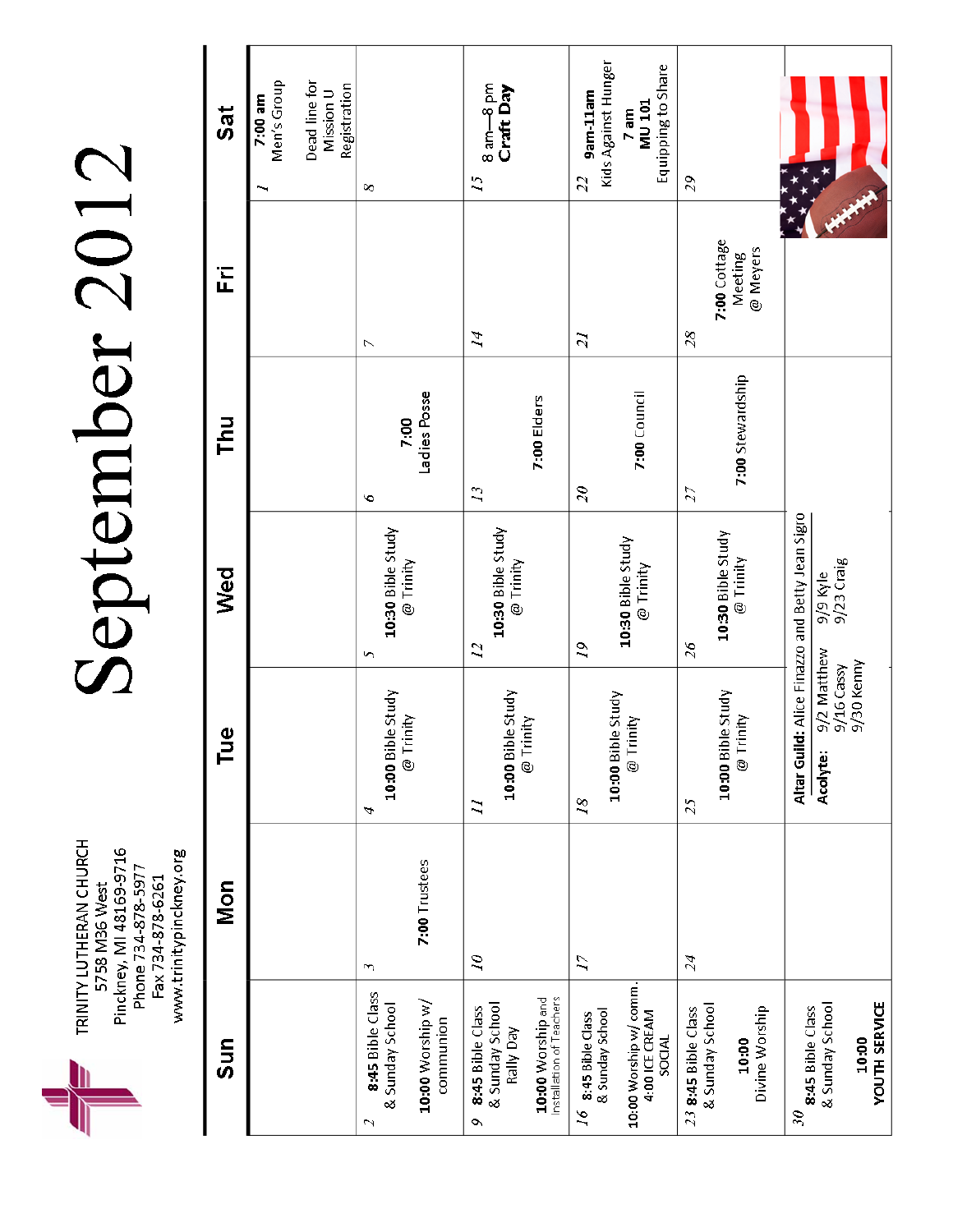# **Hey Trinity! Are you ready for some Football?**

*Email to Pastor from EMU* My name is Camila Belassi and I work for Eastern Michigan University Athletic Marketing.

I wanted to get in touch with you because we recently got very fortunate and one of our corporate partners, Pepsi, purchased a lot of football tickets from us which we would like to donate to members of our community as a token of appreciation for your services.

We would like to offer you and members of your church the opportunity to choose one of our home games (schedule below) and come to our football games for free. We can provide you with as many tickets as you would want and you and members of your organization could enjoy a great day of fun by watching Division I football live. We also provide free parking for your convenience.

Please do not be shy with the amount of tickets requested since we have plenty to give out, and for us the more people we help the better.

HOME SCHEDULE:

Illinois State, Sept. 8th Kent State, Oct. 6th Toledo, Oct. 13th Army, Oct. 20th CMU, Nov. 10th NIU, Nov. 23rd

# **Posse Posts**

*Courtesy of Lutheran Heritage Foundation:*

Pennies, nickels, dimes and quarters…day after day, LWML women across the United States and Canada collect their mites. And as the months pass into years, their mites accumulate to an astounding amount.

The national and district Lutheran Women's Missionary Leagues faithfully use these hundreds of thousands of dollars to fund mission projects at the local, national and world levels. When the women meet in convention, they vote on which mission projects to support with their mites.

Over the years, many district LWMLs have voted to send some of their mite money to LHF. As a result, more than a dozen books have been published for Lutherans around the world.

"For generations, the women of the LWML have been a huge blessing the LHF and to Lutheran missions in

general," said Rev. James Fandrey, LHF executive director. "We thank God for their faithful partnership in the LHF mission."

(From Kristin) What a blessing it is to collect our change and help fund such important and life-changing projects. If you don't have a mite box (most purple and bear the LWML logo), they are available at Trinity. Feel free to ask Kristin Myher for one. Men – you are not excluded – your change works just as well!

# **Upcoming Events** RALLY DAY AND SUNDAY the Ladies Posse LOVE INC

**S EE I T DO I T** SATURDAY, OCTOBER 6TH 8 A.M. UNTIL WHAT WE SEE NEEDS DONE IS DONE

Please plan on joining us for fellowship and beautification/repairs of the building and ground with which we have been blessed.

**R ALLY DAY AND S UNDAY S CHOOL T EACHER I NSTALLATION** SUNDAY, SEPT. 9

> **I CE- CREAM S OCIAL** S EPT 16, 4:30-7:00

### **HARVEST DINNER**

SATURDAY, NOV 3, 2012 5 P.M.

Free Will offering will be used for

ministries. Our Livingston County Thrivent Chapter will match funds \$1 for every \$3 we raise. LOVE INC will also do matching funds.

This is a great way to help those in need in our community, have a wonderful meal & an evening of fellowship together!

Continued on pg 5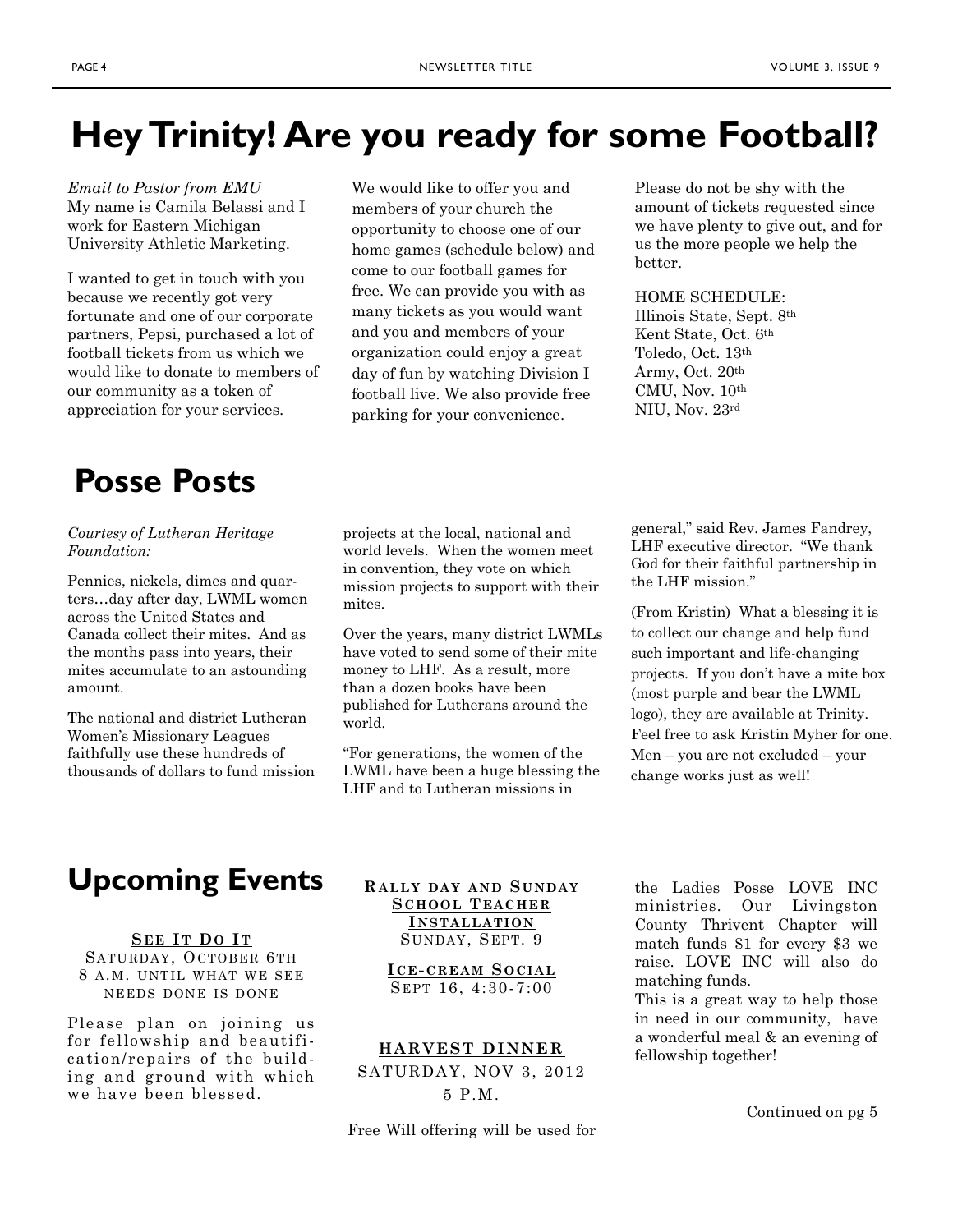# **Prayer List** Happy Birthday!!

# Praise and thanksgiving

Gracious God and Father, we humbly magnify the wisdom of your ways and in childlike trust commit ourselves to Your fatherly guidance. Uphold us, we pray You by Your right hand, guide us with Your counsel, and receive us at last into glory. We pray for those among us who are in special need of your guidance and healing:

- For John and Diane Menning give them comfort, peace and strength.
- Continued healing for Carolyn Benkovsky, Doris Young, and Cathie Snider.
- For Doris Young: for her new residence
- For Sharon Huetteman for cancer treatments.
- Safe travels for all members of our congregation and all others who are traveling
- For the soldiers overseas who are still protecting freedoms, our own and others in the world: Brandon Snider in Korea, Melissa Van Gorden, Tyler Martin, and Anthony Chapman who are serving in Afghanistan.
- Guidance, wisdom and strength of faith for the Congregation of Trinity as they nurture and grow the seed sown in this place.
- Pray for our Missionaries in other countries that they remain safe in Your care as they spread Your Word – Remember Doris Kayser in Guinea

# **Upcoming Events** *Cont.*

# **LWML A NN A RBOR Z ONE RALLY**

S ATURDAY, OCTOBER 27,2012 9 A.M. - NOON St. Luke Lutheran Church Ann Arbor, Mi.

# **LWML SUNDAY**

Sunday, October 14, 2012 Celebrated here at Trinity

A very Happy Birthday from the members of Trinity Lutheran Church:

| <b>Bradley Friebe</b> | 9/4  |
|-----------------------|------|
| Joanna Krueger        | 9/5  |
| Jon Corcoran          | 9/7  |
| Jeff Huetteman        | 9/7  |
| <b>Becky Martin</b>   | 9/7  |
| Peggy Engel           | 9/10 |
| Kyleigh Beauchamp     | 9/15 |
| Alyssa Martin         | 9/18 |
| Logan Churches        | 9/19 |
| Bridgit Buurma        | 9/21 |
|                       |      |

There is no fear in love; but perfect love casts out fear, because fear involves punishment, and the one who fears is not perfected in love.



**Ephesians 2:10** For we are God's handiwork, created in Christ Jesus to do good works, which God prepared in advance for us to do. [\(NIV\)](http://christianity.about.com/od/faqhelpdesk/p/newinternationa.htm)

| Pamela Wenzel    | 9/21 |
|------------------|------|
| Cheryl Polenz    | 9/23 |
| Rachael Corcoran | 9/24 |
| Matthew Frazzini | 9/25 |
| (Robert) Dugan   | 9/26 |
| Andrea Krueger   | 9/30 |

# Anniversary wishes go out to:

| Ross & Sharon Huetteman    | 9/8  |
|----------------------------|------|
| Carolyn & Joseph Benkovsky | 9/23 |





# **Thrivent News Kids Against Hunger**

Sponsored By: Livingston County Chapter Thrivent Financial for Lutherans

Remember how our VBS offerings went to Project Clean Water? Now you have a chance to do a hands on project. Volunteering just two hours of your time to package meals can result in enough meals to feed a child for a whole year!!!

Invite a Friend and come help. You'll have a great time!

SATURDAY, SEPTEMBER 22, 2012 9 - 11 A.M. Ore Creek Middle School 3250 Hartland Rd. Hartland, Mi. 48353

We need a group of 16. Kids age 6 and up can come help Please sign up on the bulletin board in the narthex. Put your name & T-shirt size as each participant will receive a T-shirt